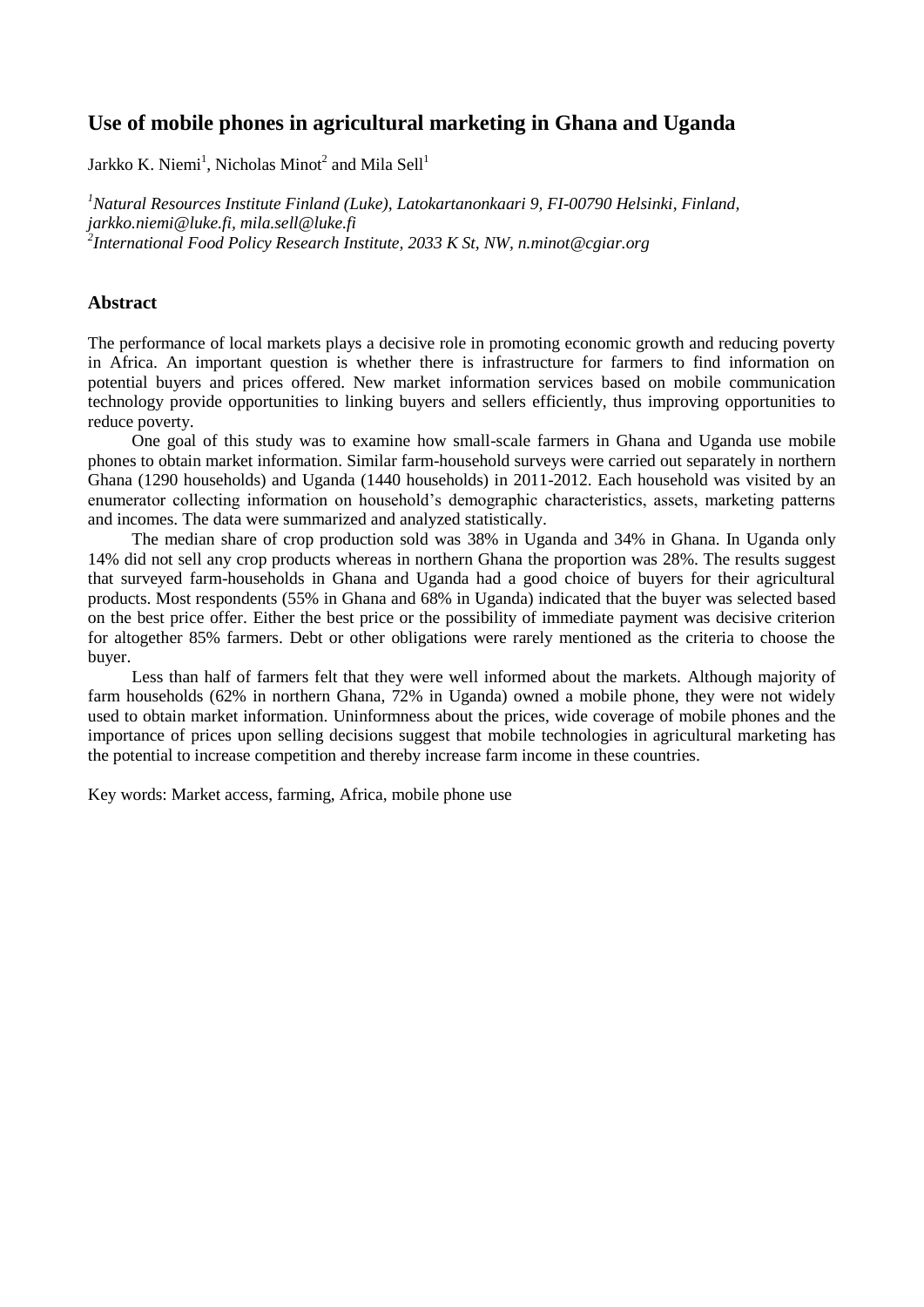## **Introduction**

The performance of local markets plays a decisive role in promoting economic growth and reducing poverty in Africa. Improvements in infrastructure and market performance are important when providing small-scale farm households with better opportunities to gain income. An important aspect related to the markets is farmers' fair access to markets, which includes the process of finding buyers to the products, finding price information and negotiating prices. Because market situation changes constantly, it is particularly important to have up-to-date information on the markets.

More efficient market information systems can reduce agricultural marketing margins and price volatility and increase prices that farmers are able to receive upon selling their products. New market information systems and services based on mobile communication technologies create opportunities to reduce the cost of linking buyers and sellers, thus developing opportunities to reduce poverty. Previous studies have shown that such mobile technologies have, at least in some markets, the potential to benefit farmers (Cole and Fernando 2012, Mittal and Mehar 2012).

The need for better information, the possibility to select among buyers, the importance of price as selection criteria, and widespread ownership of mobile phones can be considered as the prequisites for the farmers to benefit from the use mobile communication technologies to improve market access. The goal of this study was to examine how small-scale farmers in Ghana and Uganda use marketing channels, what is the choice of buyers and how they use mobile phones to obtain market information.

## **Material and methods**

Two farm-household surveys were carried out separately, one in Ghana and another in Uganda. In Ghana the survey was carried out in October - December 2011. In Uganda the survey was carried out in September - December 2012. The surveys covered 1290 Ghanaian farm-households which were selected by stratified random sample of northern Ghana, and 1440 Ugandan farm-households which were selected by stratified random sample from 8 purposively selected districts.

In both countries, the baseline sample was selected using a two-stage stratified random sample. For example, in Ghana the survey covered all 43 districts in northern Ghana. In each district, three villages were randomly selected. In each selected village, 10 households were randomly selected to be included in the survey. In Uganda, 18 villages were randomly selected in each district, and 10 farm households were randomly selected from each of these villages. Sampling weights were calculated to assess how many households a household was representing in each area at the population level.

To collect the data, each household was visited and interviewed by an enumerator. For each household, they collected information on issues such as education and literacy, main and secondary activity, land use, crop mix, the use of inputs and the ownership of productive assets, yields of each crop and animal type, non-farm activities, access to credit, access to mobile phones, household decision-making, participation in community organizations, and allocation of time. The data were summarized and descriptive statistics were produced.

#### **Results and discussion**

The survey results suggest that in the sample areas of both countries, the median farmer sells slightly more than one-third of their crop output. In both countries, about 90% of sales were to traders, with consumers accounting for most of the rest. Direct sales to processors, exporters or supermarkets were rare in both countries. Also cooperatives had a negligible role in crop marketing in both datasets: less than ten per cent of interviewed farmers had ever sold their crop through a cooperative or a farm organization. In Uganda, most (84%) sales took place at the farm, whereas in Ghana most sales (74%) involved the farmer bringing the product to market. These results may be due to the impact of smaller marketing revenues or lower population density in the northern Ghana than in Uganda.

Regarding the magnitude of crop sales, the data did not show clear distinction between "subsistence" and "commercial" households. The median share of crop production that is sold was 38% in Uganda and 34% in Ghana. In Uganda only 14% did not sell any crop products whereas the proportion was 28% in northern Ghana. A large majority of interviewed farmers were able to choose among multiple traders.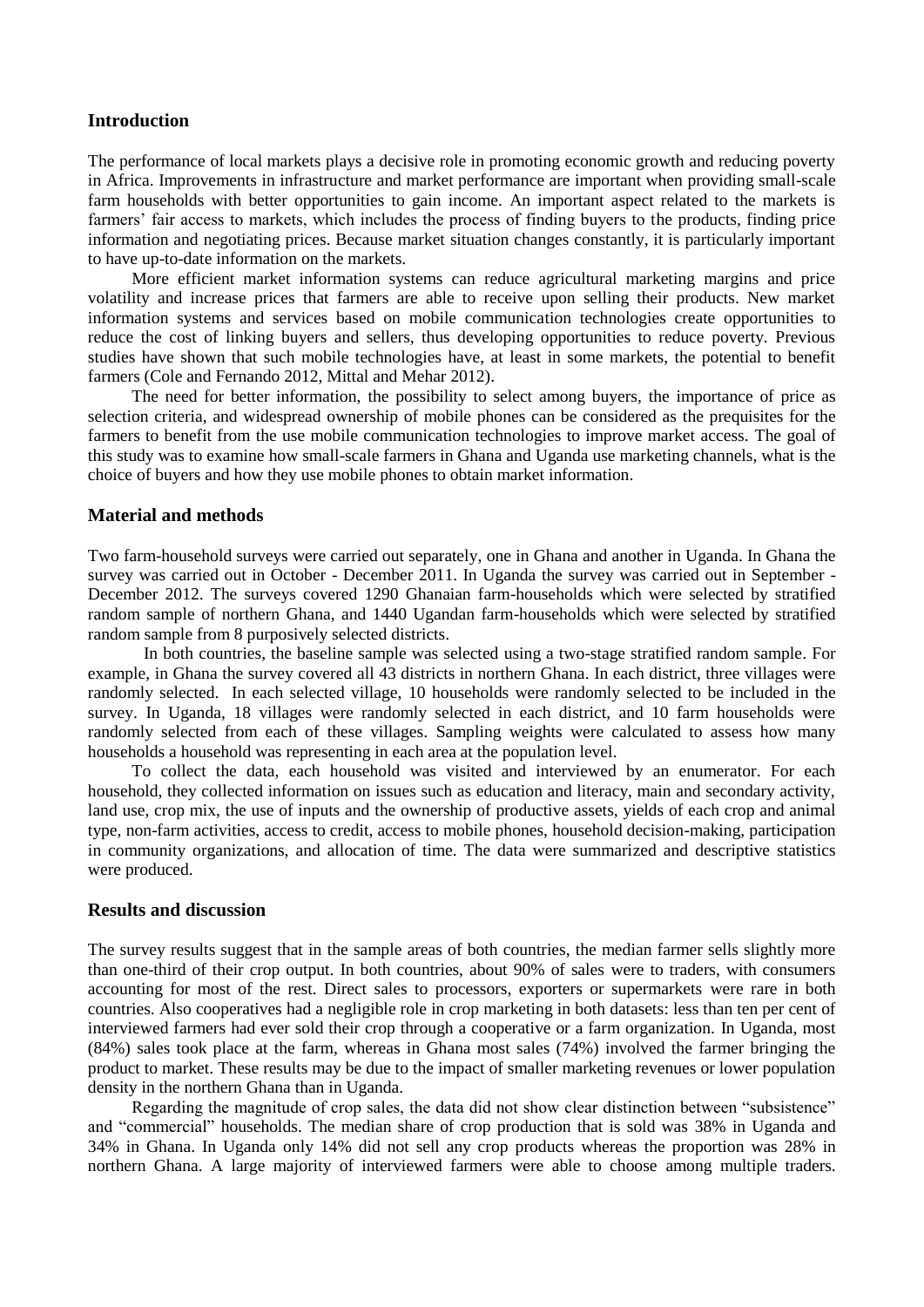Regarding the main commercialized crop, 26% of Ugandan and 44% of Ghanaian households were able to choose among at least six buyers.

In both study areas, the majority of farms selected the buyer based on the best price offer. The second most common criterion for selecting the buyer was the possibility of immediate payment. These two criteria were primary criteria for altogether 85% farmers. Debt or other obligations were rarely mentioned as the criteria to choose the buyer (Figure 1).

A majority of farm households in both countries owned mobile phones (62% in Ghana and 72% in Uganda), but only about one-quarter of owners used it to gather market information. According to a probit model explaining the mobile phone ownership, households owning mobile phones tended to have more members, higher income, and more education than households not owning the phone. Sex of head of household was did not significantly determine the ownership after controlling for the effect of other factors. Less than half of farmers in both countries felt well-informed about agricultural prices, and this share was even smaller among small-scale farmers (Figure 2)



Figure 1. Share (%) of household by reason for selecting buyer when selling agricultural products